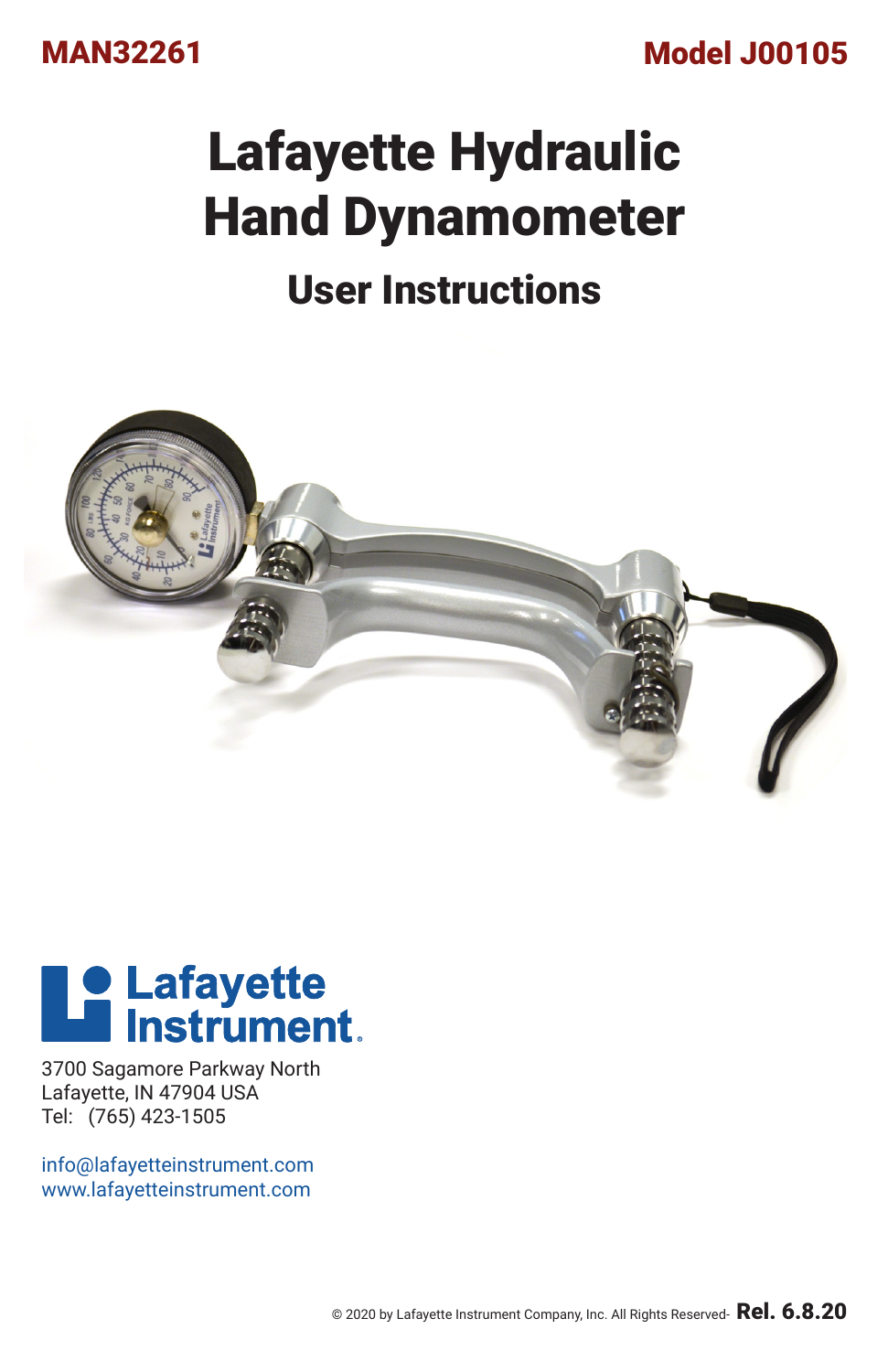# Table of Contents

| Description         | 2 |
|---------------------|---|
| <b>Benefits</b>     | 2 |
| Operation           | 3 |
| <b>Service Tips</b> | 5 |
| References          |   |

# **Description**

The Lafayette Hand Dynamometer offers many features for both routine screening work and for evaluating hand trauma and disease.

# Dual-Scale Readout

Our Dynamometer displays grip force in pounds (200lbs max) and kilograms (90kg max).

# Peak-Hold Needle

For convenience and easy recording, the Lafayette Hand Dynamometer automatically retains the highest reading on a special peak-hold needle. This reading remains on the gauge until the examiner resets it.

## Accurate and Reproducible

For convenience and easy recording, the Lafayette Hand Dynamometer automatically retains the highest reading on a special peak-hold needle. This reading remains on the gauge until the examiner resets it.

## Adjustable Handle

To accommodate various size hands, the Lafayette Hand Dynamometer handle adjusts to five grip positions: from 1 3/8 to 3 3/8 inches, in half-inch increments.

# **Benefits**

 $\boldsymbol{\mathcal{D}}$ 

Detection of the Malingerer. For various reasons, some patients will be reluctant to exert maximum effort in grip force evaluation. Repeated tests after short rest periods will detect the malingering patient. To determine whether the patient is exerting maximum effort:

- a. Test grip in the usual manner, taking readings with the hand grip in all positions on the dynamometer.
- b. Test the normal hand, followed by the injured hand, allowing the subject to see readings.
- c. After about five minutes, repeat the test.

Usually, if the subject has carried out the test will full effort, there will be less than 10% variation in results for various grip positions. But if he has exerted less-than-full-effort, there will be a larger, erratic variation, sometimes as much as 100% between the two tests.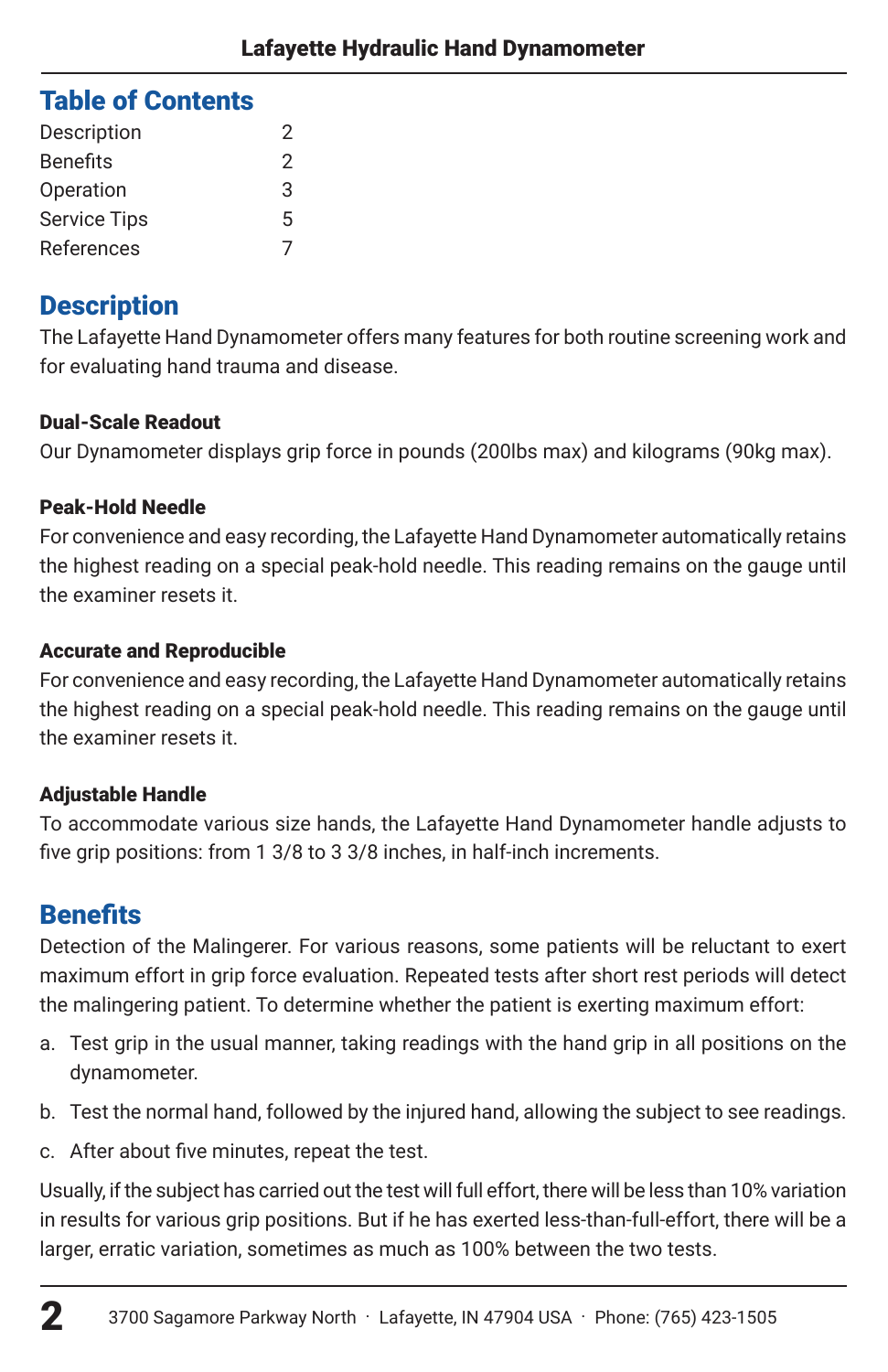# **Operation**

When you use the Lafayette Hand Dynamometer, please remember that it is a precision instrument and its accuracy can be impaired by abuse. Have the subject use the wrist safety strap to minimize the chance of dropping the dynamometer.

#### To use the dynamometer

- 1. Set the adjustable handle to the desired spacing. (Before moving the handle from one position to another, note that the handle clip is located at the lower (furthest) post from the gauge. If the handle is not replaced in the correct position, the readings will not be accurate.)
- 2. Rotate the red peak-hold needle counterclockwise to 0.
- 3. Let the subject arrange the instrument so that it fits in his hand comfortably. Ask him to squeeze with his maximum strength. The peak-hold needle will automatically record the highest force he has exerted.
- 4. After the subject has used the instrument, record the reading.
- 5. Reset the peak-hold needle to zero before recording new readings.

#### Suggested Standard Procedures

- 1. Sit or stand comfortable
- 2. Shoulder adducted and neutrally rotated
- 3. Elbow flexed to 90 degrees
- 4. Forearm in neutral position
- 5. Wrist in neutral position
- 6. Each test should be repeated 3 times
- 7. Use the average as the recorded result

#### Suggested Interfering Factors

The following factors have shown positive correlation with grip strength:

- 1. Weight
- 2. Hand width
- 3. Height
- 4. Mesomorphy



www.lafayetteinstrument.com . info@lafayetteinstrument.com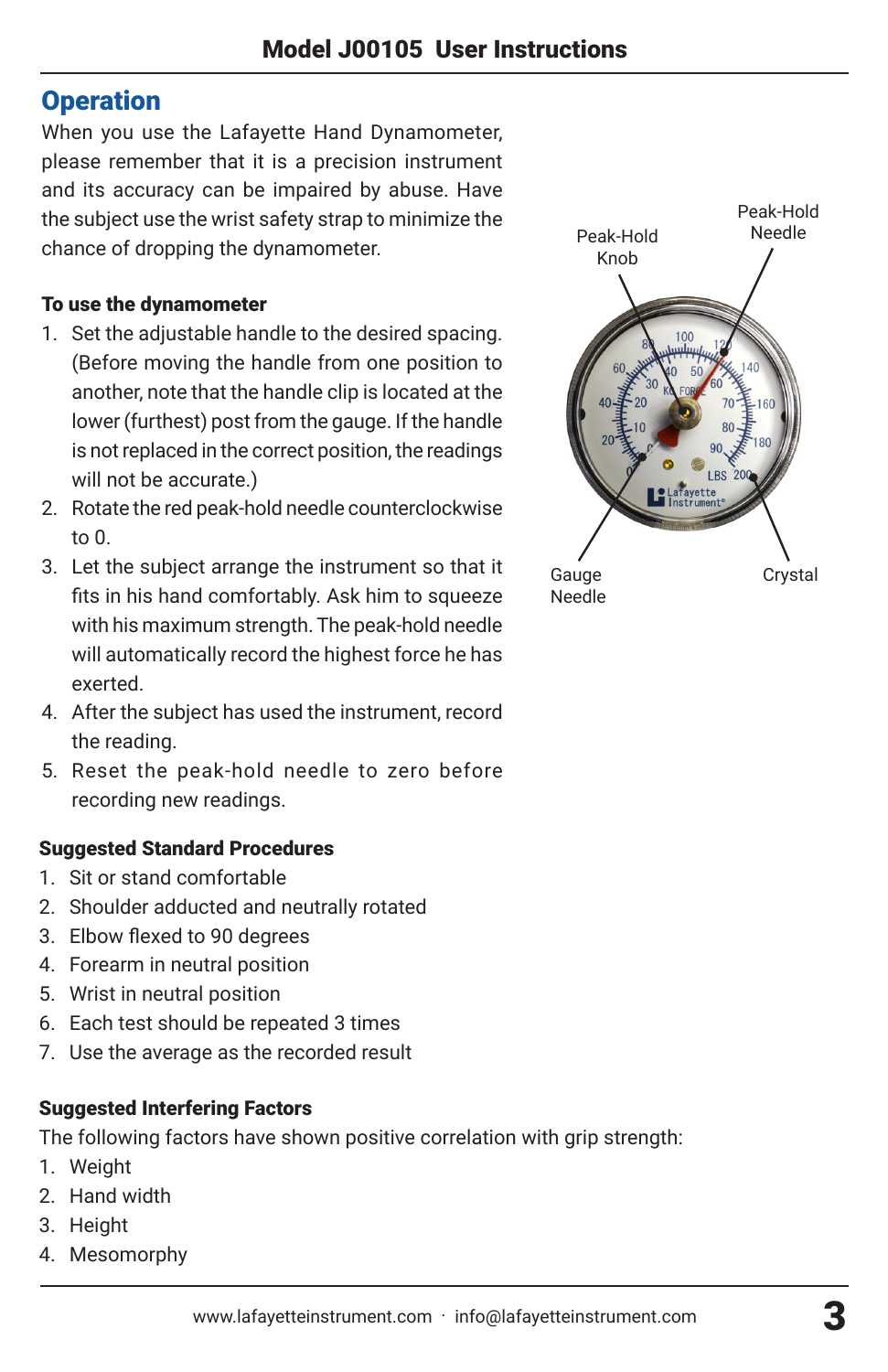# Table: Average Grip-Strength vs Age

|            |             | <b>Males</b>   |              | <b>Females</b> |              |
|------------|-------------|----------------|--------------|----------------|--------------|
| Age        | <b>Hand</b> | <b>Mean</b>    | <b>SD</b>    | <b>Mean</b>    | <b>SD</b>    |
| $6 - 7$    | R           | 32.5           | 4.8          | 28.6           | 4.4          |
|            | L           | 30.7           | 5.4          | 27.1           | 4.4          |
| $8 - 9$    | R           | 41.9           | 7.4          | 35.3           | 8.3          |
|            | L           | 39.0           | 9.3          | 33.0           | 6.9          |
| $10 - 11$  | R           | 53.9           | 9.7          | 49.7           | 8.1          |
|            | L           | 48.4           | 10.8         | 45.2           | 6.8          |
| $12 - 13$  | R           | 58.7           | 15.5         | 56.8           | 10.6         |
|            | L           | 55.4           | 16.9         | 50.9           | 11.9         |
| $14 - 15*$ | R           | 77.3           | 15.4         | 58.1           | 12.3         |
|            | L           | 64.4           | 14.9         | 49.3           | 11.9         |
| $16 - 17*$ | R           | 94.0           | 19.4         | 67.3           | 16.5         |
|            | L           | 78.5           | 19.1         | 56.9           | 14.0         |
| $18 - 19*$ | R           | 108.0          | 24.6         | 71.6           | 12.3         |
|            | L           | 93.0           | 27.8         | 61.7           | 12.5         |
| $20 - 24$  | R           | 121.0          | 20.6         | 70.4           | 14.5         |
|            | L           | 104.5          | 21.8         | 61.0           | 13.1         |
| $25 - 29$  | R           | 120.8          | 23.0         | 74.5           | 13.9         |
|            | L           | 110.5          | 16.2         | 63.5           | 12.2         |
| $30 - 34$  | R           | 121.8          | 22.4         | 78.7           | 19.2         |
|            | L           | 110.4          | 21.7         | 68.0           | 17.7         |
| 35-39      | R           | 119.7          | 24.0         | 74.1           | 10.8         |
|            | L           | 112.9          | 21.7         | 66.3           | 11.7         |
| $40 - 44$  | R           | 116.8          | 20.7         | 70.4           | 13.5         |
|            | L           | 112.8          | 18.7         | 62.3           | 13.8         |
| 45-49      | R           | 109.9          | 23.0         | 62.2           | 15.1         |
|            | L           | 100.8          | 22.8         | 56.0           | 12.7         |
| $50 - 54$  | R<br>L      | 113.6          | 18.1         | 65.8           | 11.6         |
| 55-59      | R           | 101.9<br>101.1 | 17.0<br>26.7 | 57.3<br>57.3   | 10.7<br>12.5 |
|            | L           | 83.2           | 23.4         | 47.3           | 11.9         |
| $60 - 64$  | R           | 89.7           | 20.4         | 55.1           | 10.1         |
|            | L           | 76.8           | 20.3         | 45.7           | 10.1         |
| 65-69      | R           | 91.1           | 20.6         | 49.6           | 9.7          |
|            | L           | 76.8           | 19.8         | 41.0           | 8.2          |
| $70 - 74$  | R           | 75.3           | 21.5         | 49.6           | 11.7         |
|            | L           | 64.8           | 18.1         | 41.5           | 10.2         |
| $75+$      | R           | 65.7           | 21.0         | 42.6           | 11.0         |
|            | L           | 55.0           | 17.0         | 37.6           | 8.9          |
|            |             |                |              |                |              |

\* The mean scores for individuals, aged 14-19 years, may be slightly low (0-10 lb lower than they should be) due to instrument error detected after the study.

4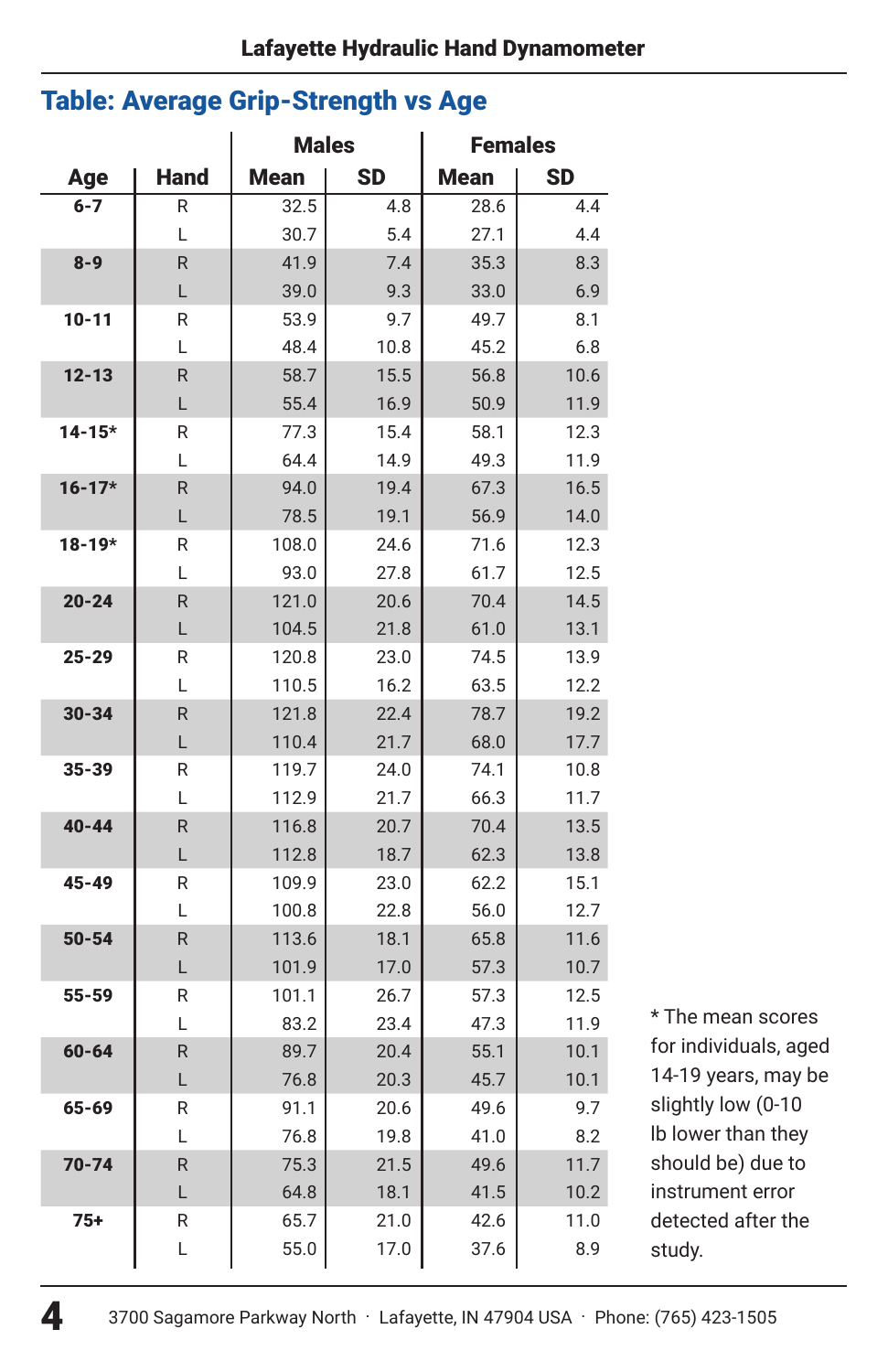# Service Tips

The Lafayette Hand Dynamometer is designed to provide reliable service, with minimum maintenance, over a period of many years. To make sure the instrument is reading accurately, it's a good idea to make a few checks, occasionally, as listed below.

# **Calibration**

The instrument is calibrated at the factory using a custom calibration device. To ensure proper operation, the instrument should be returned to the manufacturer for calibration on a regular, preferably, annual basis. If the instrument has been dropped or there is some particular reason to suspect that the calibration is in error, the instrument should be serviced by the manufacturer immediately.

# Zero Reading

The gauge needle may be above or below the zero reading upon receipt of the instrument. The gauge on this instrument is sensitive to pressure changes due to changes in altitude and will most likely require an adjustment to re-zero the instrument. Follow these steps to return the gauge needle to zero:

- 1. Unscrew (counter clockwise) and remove the lens from the gauge (the red peak-hold needle is attached to the lens)
- 2. Remove the handle (to prevent applying pressure during this process)
- 3. Place the instrument on a sturdy surface
- 4. Using a small slotted screwdriver, rotate the slotted screw counter clockwise in the gauge dial face until the needle is below zero (if it is already zero, turn the cam until it is slightly farther below zero)
- 5. Turn the screw in the reverse direction until the gauge needle is almost touching the zero line
- 6. Reattach the gauge lens and the handle
- 7. Pick up and squeeze to apply pressure to the instrument a few times
- 8. Place the instrument back on a sturdy surface and return the red peak-hold needle to zero by turning the center knob
- 9. Check to see that the red peak-hold needle is at zero
- 10.If the red peak-hold needle is not on zero, repeat steps 1-10 until the red peak-hold needle is at zero



Zero Adjustment Screw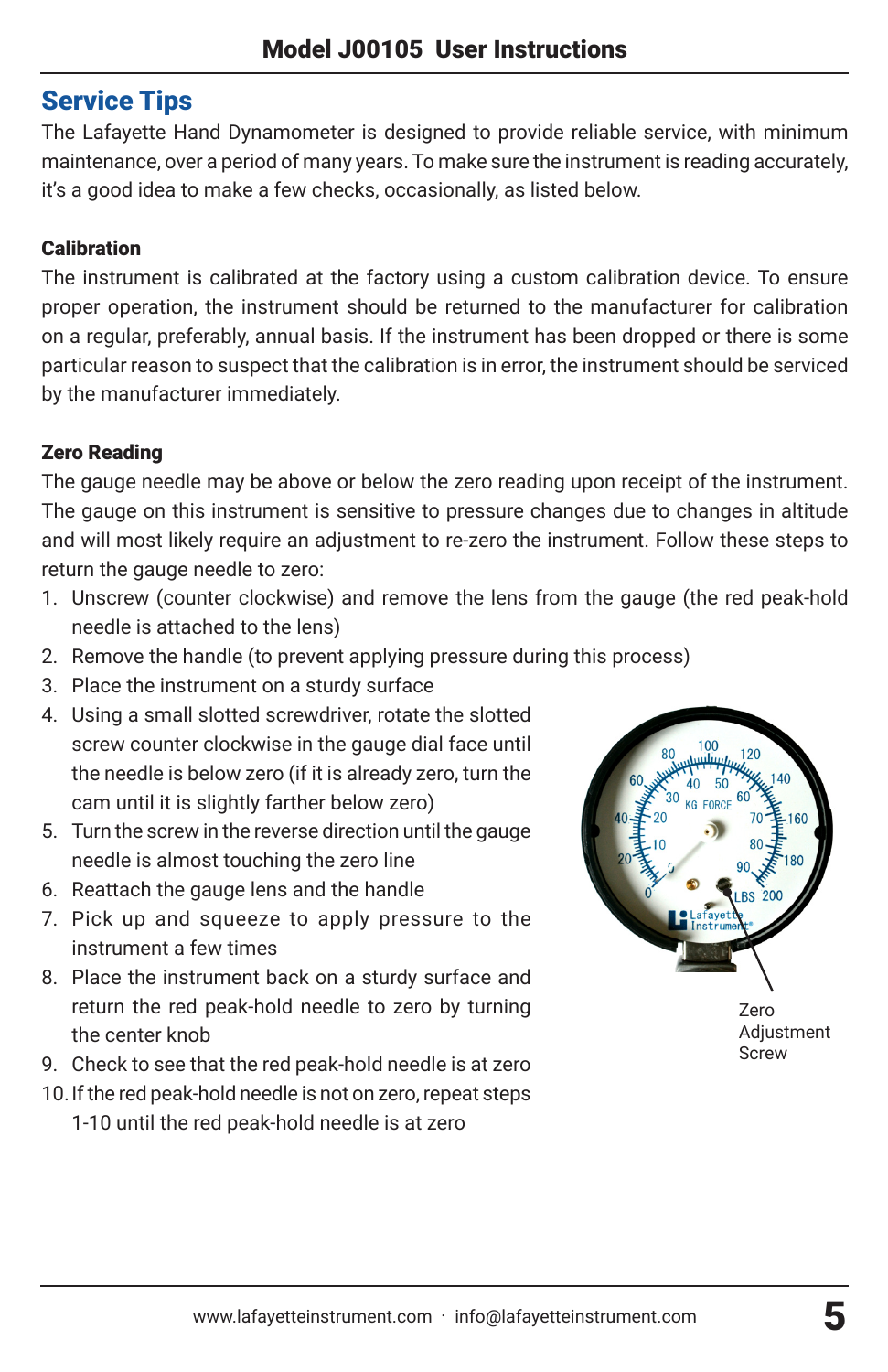## Lafayette Hydraulic Hand Dynamometer

#### Red Peak-Hold Needle

Check for excessive friction in the red peak-hold assembly by turning the peak-hold knob in the lens counterclockwise. If the peak-hold needle deflects the gauge needle, return the instrument for service. Likewise, if the red peak-hold needle moves too freely, (i.e. spins without pressure applied) return the instrument for service.

#### **Hydraulics**

Any sign of hydraulic oil is an indication of damage to the instrument which requires service by the manufacturer.

#### Wrist Strap

The Lafayette Hand Dynamometer is equipped with a wrist strap. Simply place your hand through the strap before grasping the body of the dynamometer to protect the instrument from damage if dropped.

#### Cleaning

Cleaning with mild antibacterial soap and water is recommended. Do not soak or saturate the device with water. Handle and posts can be cleaned with an isopropyl alcohol wipe. Do not use alcohol on the plastic gauge faceplate or cover.

Disclaimer: The cleaning instructions for Lafayette Instrument products are a recommendation of compatible cleaning materials only. Product end users are responsible for instituting an appropriate cleaning regimen utilizing best practices and techniques. Lafayette Instrument assumes no responsibility for the cleanliness or sanitation of the products after initial use nor makes any claim that the use of the recommended cleaning materials mitigates all risk of potential cross infection.

#### **Warranty**

The Lafayette Hand Dynamometer has a 1 year parts and labor warranty. Please contact our service department at **service@lafayetteinstrument.com** to schedule your yearly calibration or repair. Any attempt to service or calibrate the dynamometer outside of Lafayette Instrument will void the warranty.

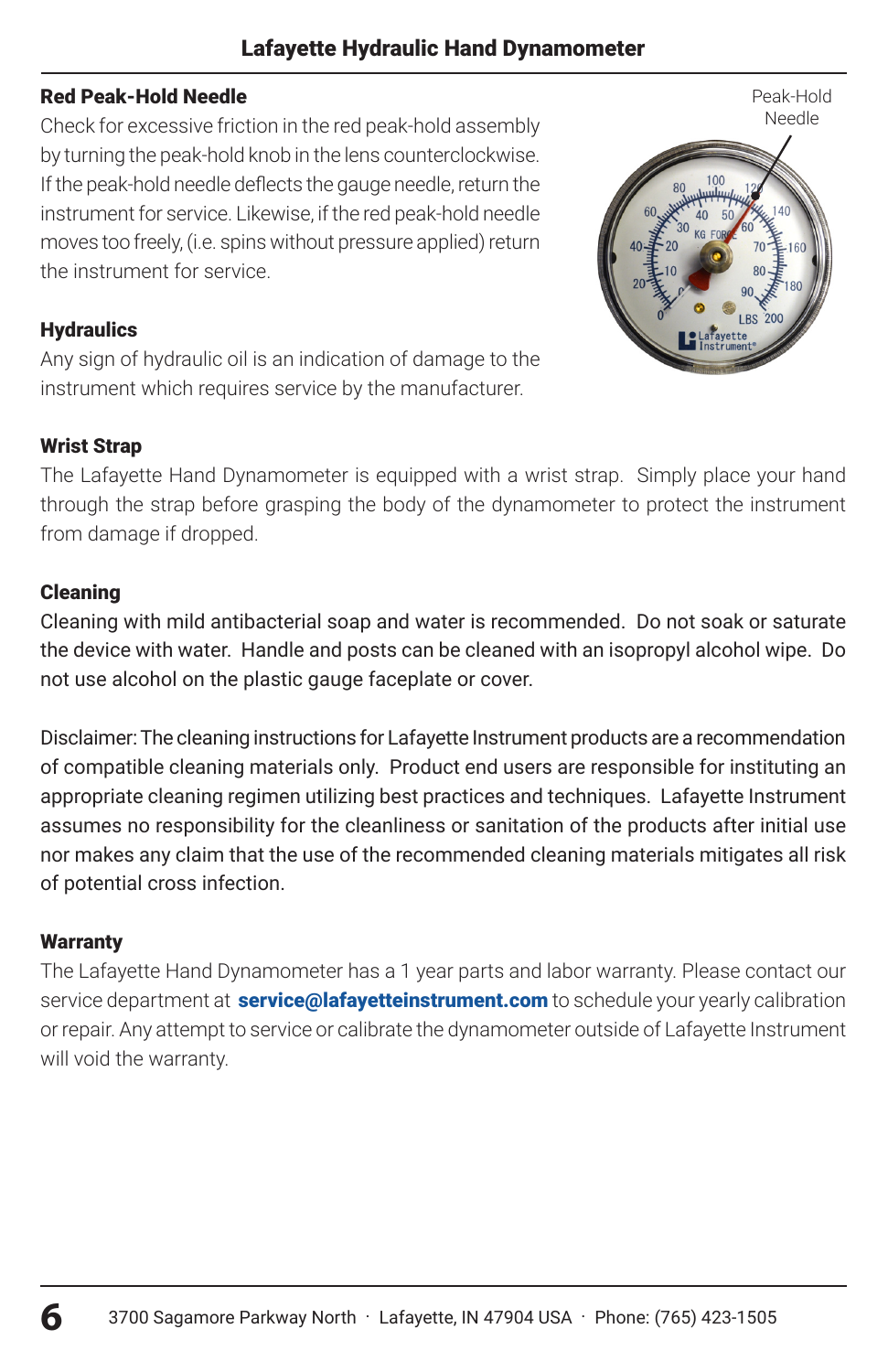# References

- Everett, P., Sills, F., "The Relationship of Grip Strength to Stature, Somatotype Components, and Anthropometric Measurements of the Hand," *The Research Quarterly* 23: 161-166, 1952.
- Ewing-Fess, E., "A Method for Checking Jamar Dynamometer Calibration," *Journal of Hand Therapy* 1.1:28-32, 1987.
- Gill, D., Reddon, J., Renney, C., Stefanyk, W., "Hand Dynamometer: Effects of Trials and Session," *Perceptual and Motor Skills* 61:195-198, 1985.
- Mathiowetz, V., Donahoe, L., Renells, C., "Effect of Elbow Position on Grip and Key Pinch Strength," *The Journal of Hand Surgery* 10A: 694-697, 1985.
- Mathiowetz V., Dove, M., Kashman, N., Rogers, S., Volland, G., Weber, K., "Grip and Pinch Strength: Normative Data for Adults," *Arch Phys Med Rehabilitation* 66: 69-72, 1985.
- Mathiowetz, V., Federman, S., Wiemer, D., "Grip and Pinch Strength: Norms for 6 to 19 Year Olds," *The American Journal of Occupational Therapy* 40: 705-711,1986.
- Mathiowetz, V., Weber, K., Volland, G., Kashman, N., "Reliability and Validity of Grip and Pinch Strength Evaluations," *The Journal of Hand Surgery*, 9A: 22-26, 1984.